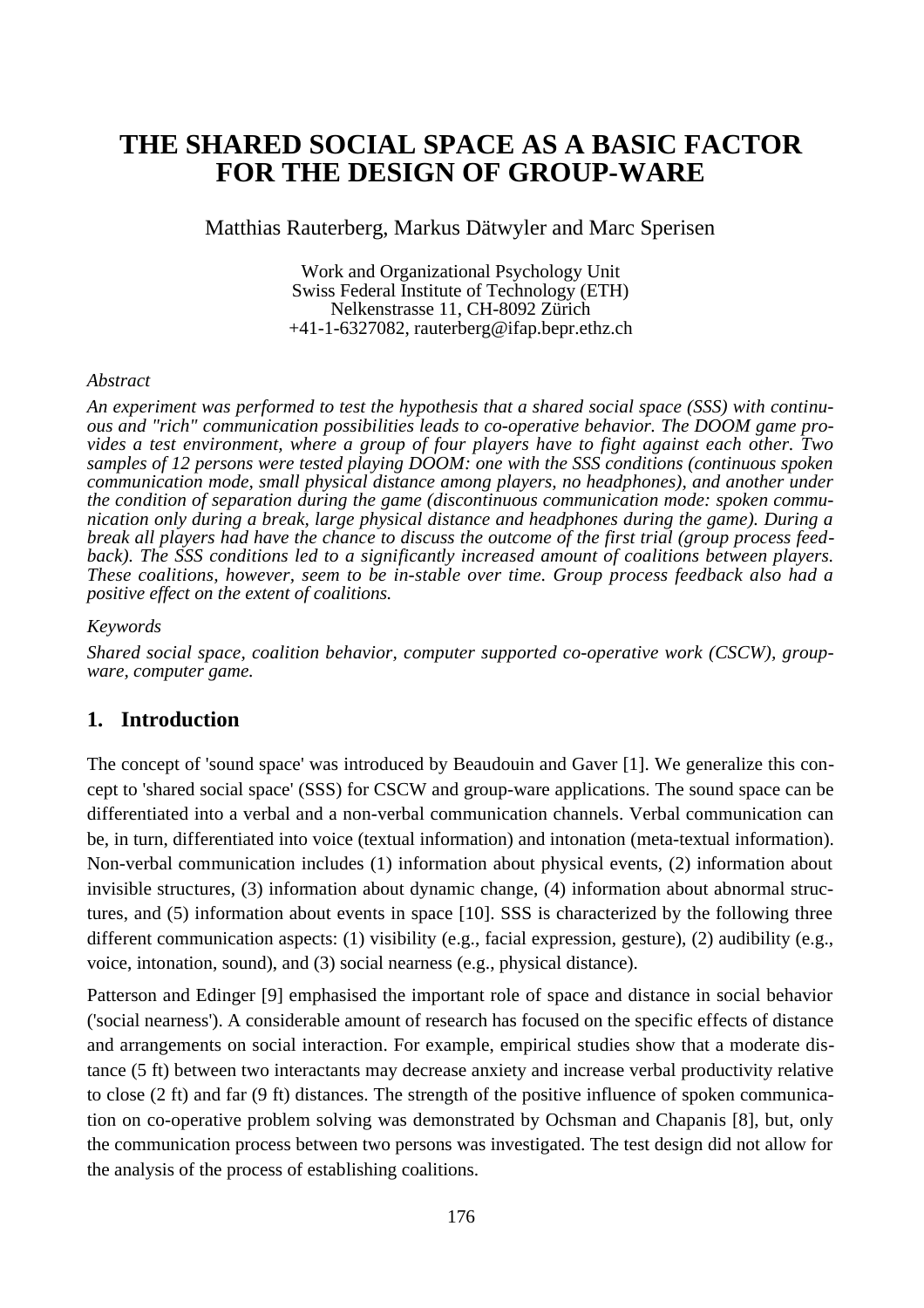Rauterberg and Styger [11] showed the positive effect of sound as feedback for invisible events. This study was done in the context of maintaining a plant simulator by one operator. Gaver, Smith and O'Shea [5] presented similar results for the operating and controlling of a bottling plant simulator by two operators connected via video (face and voice information). Hindus and Schmandt [6] investigated the structural effect of acoustical information among two speakers on collaborative behavior in a shared voice channel. The authors were primarily interested in the technical aspects of analysing the conversational structure. It is difficult to define and to measure co-operative behavior precisely. Deutsch [3] defines a *co-operative* social situation such that: the goal-region for each of the individuals in a given situation are defined so that a goal-region can be entered by any given individual only if all the individuals under consideration can also enter their respective goal-regions.

Deutsch [3] defines a *competitive* social situation as follows. The goals for the individuals are characterised by goal-regions where, if a goal-region is entered by any individual, the other individuals will be unable to reach their respective goals. It should be noted that there are probably very few real-life situations where these definitions are 'purely' applicable. With an experimental investigation Deutsch [4] considered the effects of co-operation versus competition on group performance. He found two important practical implications of the results of his study: (1) greater group productivity results when the members are co-operative rather than competitive in their interrelationships; (2) competitiveness produces greater personal insecurity (expectations of hostility from others) than does co-operation.

Bellamy, Cooper and Borovoy [2] investigated the effects of 'conversational props' (e.g., pictures, drawings, video clips) on the learning process of school children. For example, they successfully showed that the sending and receiving video and text messages supports the social construction of knowledge. In a large empirical study with group sizes between three and six persons Losada, Sanchez and Noble [7] found the following three relevant results: (1) if collaborative technology was used *without* feedback of the actual group process, a substantial reduction in socio-emotional interactive sequences was observed; (2) if collaborative technology was used *with* feedback of the actual group process, a significant increase in socio-emotional interactive sequences was observed; (3) if group process feedback was given *without* using the collaborative technology, a significant reduction in socio-emotional interactive sequences was observed. Losada, Sanchez and Noble [7] suggest, "that group process feedback could be instrumental in reducing social dynamics losses in computer-supported collaborative technology." Still, the extent to which SSS ('communication-rich mode') influences the amount of co-operation in teams rather than only the task solving performance (cf. [4] and [8]) or the amount of socio-emotional interactivity (cf. [7]) is unclear.

# **2. Method**

We chose the computer game DOOM for the research context to reconsider the hypothesis that SSS has an influence on the extent of co-operative behavior. This type of game forces the group members to continually choose between co-operative and competitive behavior. DOOM allows a maximum of four players to fight against or to co-operate with each other in the same virtual, highly animated 3-D space. If a player meets another player in the virtual 3D room, then he or she has three possibilities: (1) to fight and -- if possible -- to kill the other, (2) not to fight and -- at least for the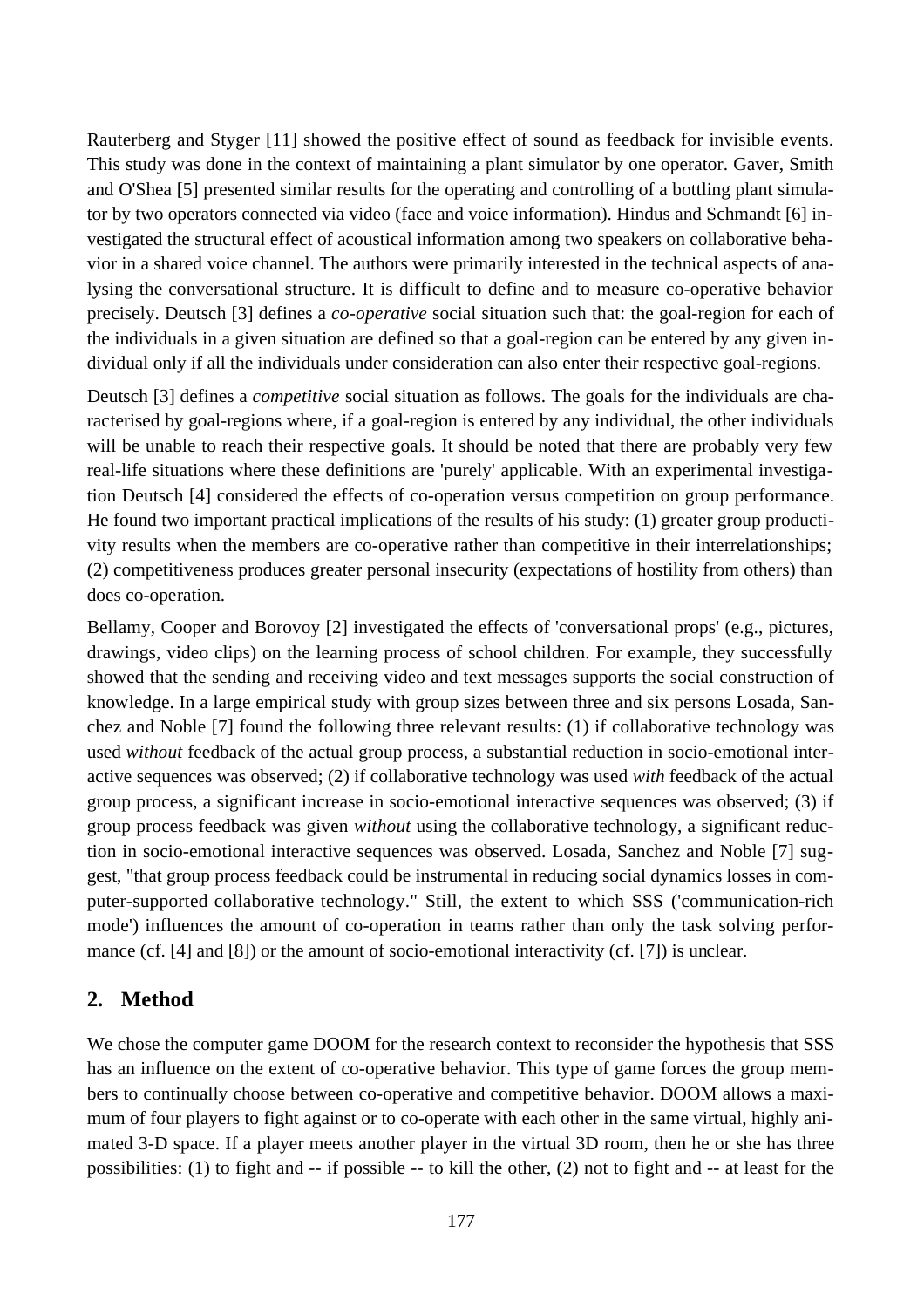actual meeting -- to form a coalition, or (3) to run away or to behave in a passive way (e.g. not to rise after dying). The agreement not to attack each other among at least two players was interpreted as a 'coalition'. A stable coalition can lead to cooperative behavior over time (e.g., to fight together and to protect each other).

A research version of DOOM was implemented such that players could not communicate during the game by keyboard. Therefore the players needed an additional communication channel in order to form a coalition. The analysis of the effects of two different kinds of interactions: (1) continuous versus discontinuous communication and (2) group process feedback versus no feedback was of primary interest.

# **2.1. Environment**

In a computer training room at the ETH with eight IBM PCs connected by Ethernet two separate clusters of four PCs each were networked. One PC cluster was arranged so that all four players sat in a different corner of the room (large distance condition). The other PC cluster was in the center of the room so that each player sat 'side by side' or 'back to back' with the three other players (small distance condition). With the DOOMEdit v4.1 a new 3-D labyrinth was implemented, ie. one room with several separators (walls of different heights and a column). The layout of our 3-D labyrinth was very similar to the ground plane of a real LaserDrome game room near Zuerich. The purpose of a medium-high wall is that one can see over, but cannot go through it. After entering the test room, each player was randomly assigned a coloured badge (COLOR = {grey, green, red, yellow}). Each PC screen has a coloured sheet of paper on top of the screen, as well. All colours corresponded with the colours of the virtual bodies inside the DOOM game. The input device was the keyboard; the output device was the colour screen (IBM, 17").

# **2.2. Subjects**

A total of one female and 23 male persons participated as players. Sixteen persons were students of computer science, and the other eight were public servants, free-lancers or others. A group of eight subjects played together at the same time in the test room. The age of 83% of all subjects was among 21 and 30 years, and the age of the others was among 31 and 40 years. To measure the preexperiences with the DOOM game and some personality aspects we asked each subject to answer two corresponding questionnaires.

# **2.3. Task**

Each player was instructed as follows: "You are together with three other players in an unknown building. In this game a hit is the killing of a player. Try to get as many hits as you can. Coalitions with one of the others could be -- but are not necessarily -- helpful. You are alone with the three other players at their PCs in the labyrinth ."

# **2.4. Procedure and independent measures**

We used a 2-factorial test design with the following two independent factors. *Factor A:* 'communication mode' (continuous versus discontinuous) was considered to be a measure of SSS. Players under the small distance condition could continuously communicate with each other. Players under the large distance condition had to wear headphones during the game so that they could only com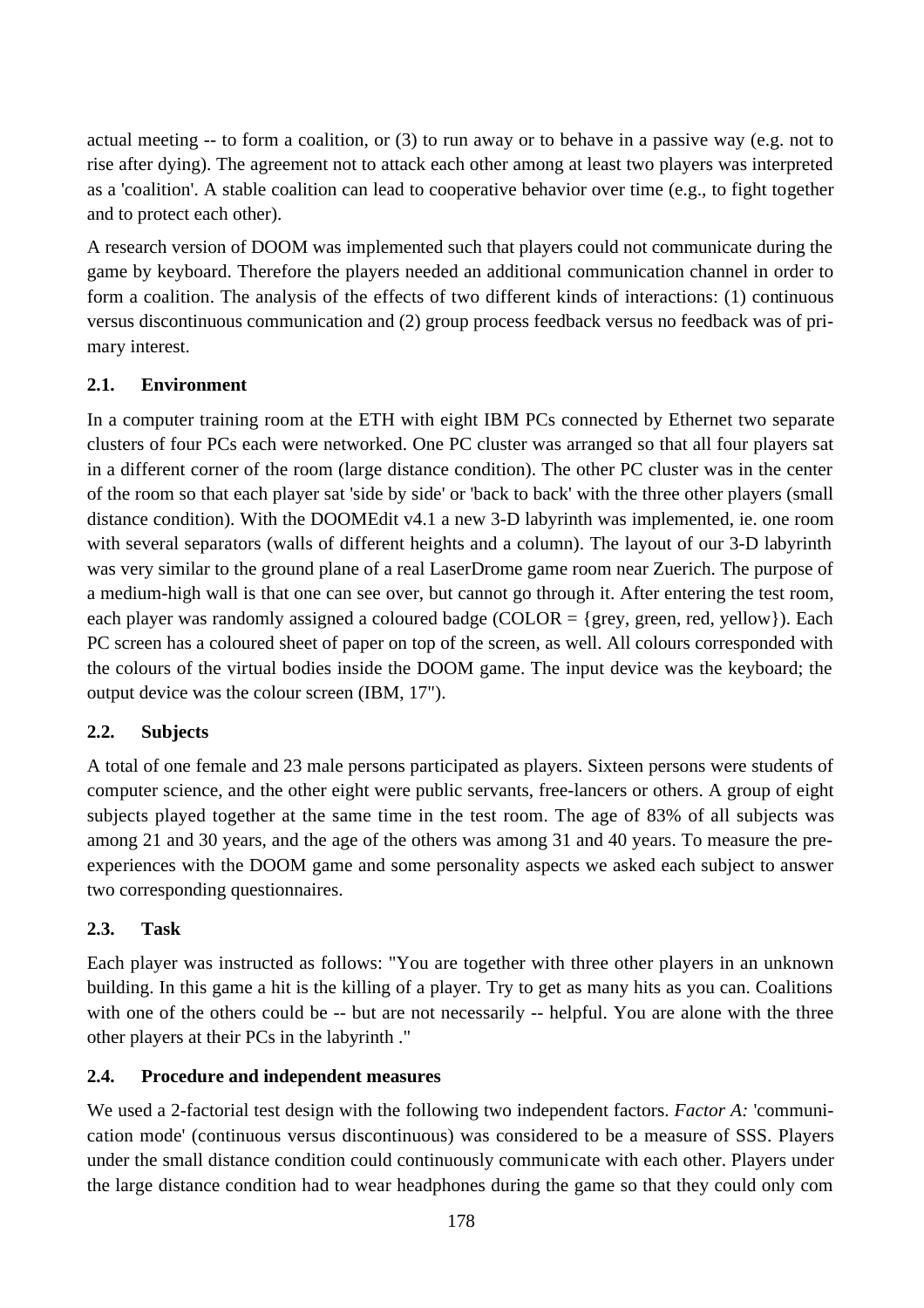municate during the break (discontinuous communication mode). *Factor B:* 'group process feedback' (trial-1 without feedback versus trial-2 with feedback) was a repeated factor. The whole play time was divided into two trials of 15 minutes each with a break of 10 minutes between them. At the beginning of the break all eight players got group process feedback of their results of trial-1 so that they could take the chance to discuss them during the break. The group process feedback was a diagram with the number of killings (who killed whom, marked by the four colours). We gathered players with a list on a billboard outside the test room. All eight players of a group were randomly assigned to one of the eight positions. On three days in a row, three different groups were investigated.

#### **2.5. Dependent measures**

First, the results of the main dependent variable 'coalition' are presented. With individual questionnaires all players after both trials were asked whether (or not) they had have a coalition with one or more other players and if yes, with whom (given by the colour). A coalition was coded as "1" and no coalition as "0". Second, to validate the users' answer in the questionnaire their real behavior was measured by the number of killings per trial ('# of killings'). With this data we calculated a second dependent variable:

The 'traitor rate' =  $\sum_{c \in \text{COLOR}}$  'coalition'<sub>c</sub> \* '# of killings'<sub>c</sub>

If the value of 'coalition' is '0' (no coalition), then the 'number of killings' of another player can be greater '0' (no traitor case). But, if the value of 'coalition' is '1' (coalition) and the 'number of killings' of the ally is greater 0, then we have a 'traitor'. The 'traitor rate' is a sensible measure of the stability of a declared coalition during a trial. The greater the 'traitor rate' is, the less stable is the coalition during the trial.

The third dependent measure 'position' is the physical -- and therefore social -- relation between the players' seats ('side by side' versus 'back to back'). In the setup, there were eight different seats: four 'side by side' places (small distance: 'yellow and red' versus 'grey and green'; large distance: 'yellow and green' versus 'red and grey') and four 'back to back' places (small distance: 'yellow and grey versus 'red and green'; large distance: 'yellow and red' versus 'green and grey'). If the aspect of 'social nearness' has an important contribution to the process of establishing a coalition, then the 'side by side' players should have a greater chance to form a coalition than the 'back to back' players.

#### **3. Results**

We analysed our data with the statistic tool StatView (version 4.02). The results of the three factorial analyses of variances with one repeated measurement (Factor B 'group process feedback') are as follows: (1) The Factor 'communication' is significant (df=1, F=17.7,  $p \le 0.0004$ ), and (2) the factor 'group process feedback' is also significant (df=1, F=16.8,  $p \leq .0005$ ); and (3) no significant interaction term between 'communication' and 'feedback' (df=1, F=0.47,  $p \le .501$ ). Continuous spoken communication with small distance and high social nearness (the SSS condition) leads to an increased amount of coalitions (see Table 1).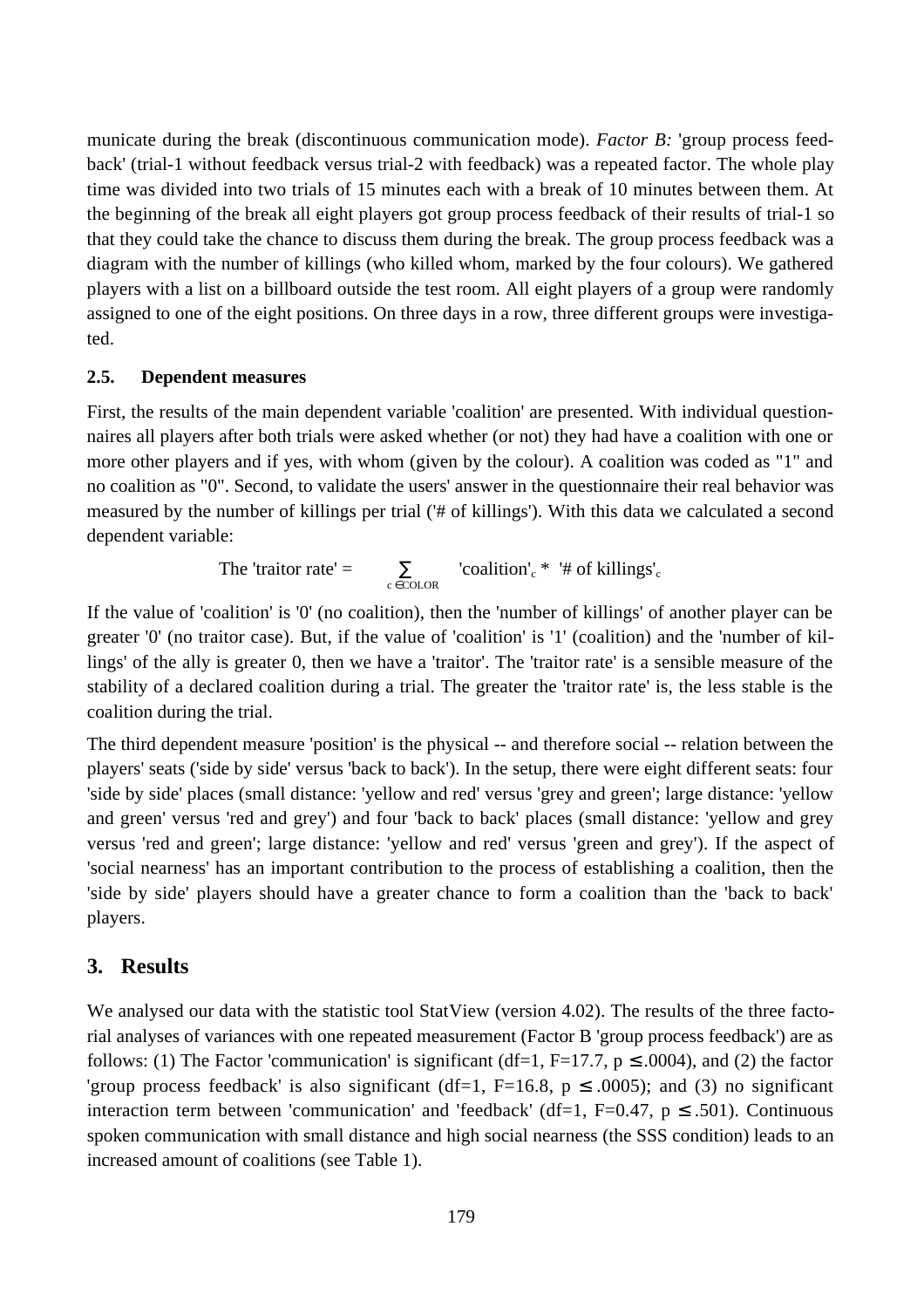|               | Count |     | Mean Std. Dev. |
|---------------|-------|-----|----------------|
| continuous    | 24    | 625 | 495            |
| discontinuous |       | 208 | 415            |

**Table 1: Factor 'communication mode' -- means of 'coalition'.**

| Table 2: Factor 'group process feedback (fb)' -- means |  |
|--------------------------------------------------------|--|
| of 'coalition'.                                        |  |

|                       |    |      | Count Mean Std. Dev. |
|-----------------------|----|------|----------------------|
| without fb (trial 1)  | 24 | .167 | .381                 |
| with fb<br>$-trial 2$ | 24 | .667 | .482                 |

After the first trial and the group process feedback an significantly increased amount of coalitions can be observed (see Table 2). Communication in the shared social space during the break had a strong impact on coalitions in the second trial. But, group process feedback and communication during the break did not compensate the effect of continuous communication and social nearness (no significant interaction).

The stability of a coalition -- measured with the 'traitor rate' -- is significantly different at the 6% level among the continuous and the discontinuous communication mode (df=1, F=3.93, p  $\leq$  .0599; see Table 3). The factor 'group process feedback' showed no significant difference (df=1, F=0.144, p ≤ 708; see Table 4). There is also no significant interaction term between factor 'communication' and factor 'feedback' (df=1, F=0.698,  $p \le 0.413$ ).

Players under the SSS condition have a high amount of coalitions (see Table 1), but they change these coalitions during the game (see Table 3). It is important to notice that the effect of the Factor 'group process feedback' is not significant. Because the variances of the 'traitor rates' among both conditions of Factor 'communication mode' are quite different (see Table 3), this effect was retested and nearly confirmed with the Mann-Whitney test ( $U = 200.5$ ,  $p \le .0712$ ). We interpret this result as a tendency toward increasing instability of coalitions.

| Table 3: Factor 'communication mode' -- means of | 'traitor rate' |       |           | Table 4: Factor 'group process feedback (fb)' -- means | of 'traitor rate'. |      |           |  |
|--------------------------------------------------|----------------|-------|-----------|--------------------------------------------------------|--------------------|------|-----------|--|
|                                                  | Count          | Mean  | Std. Dev. |                                                        | Count              | Mean | Std. Dev. |  |
| continuous                                       | 24             | 1.417 | 2.873     | without fb (trial 1)                                   | 24                 | .875 | 2.833     |  |
| discontinuous                                    | 24             | 125   | .448      | (trial 2)<br>with fb                                   | 24                 | .667 | 1.129     |  |

The variable 'number of killings' can not explain the results of the variable 'traitor rates'. A significant difference for the variable 'number of killings' was not found, neither among both communication modes (df=1, F=0.386,  $p \le 0.542$ ) nor among without and with group process feedback (df=1,  $F=0.014$ ,  $p \le 908$ ).

To verify the interpretation that the aspect of 'social nearness' of SSS is one critical factor (not the continuous voice communication aspect alone), the correlation between the 'communication mode' and the 'social nearness' (seating position) was analysed. We can find a significant correlation between the Factor 'communication mode' (continuous versus discontinuous) and the variable 'position' ('side by side' versus 'no coalition') during the first trial (df = 1, CHI square = 4.8, p  $\leq$  .029). Due to spareness the level 'back to back' was excluded in this analysis.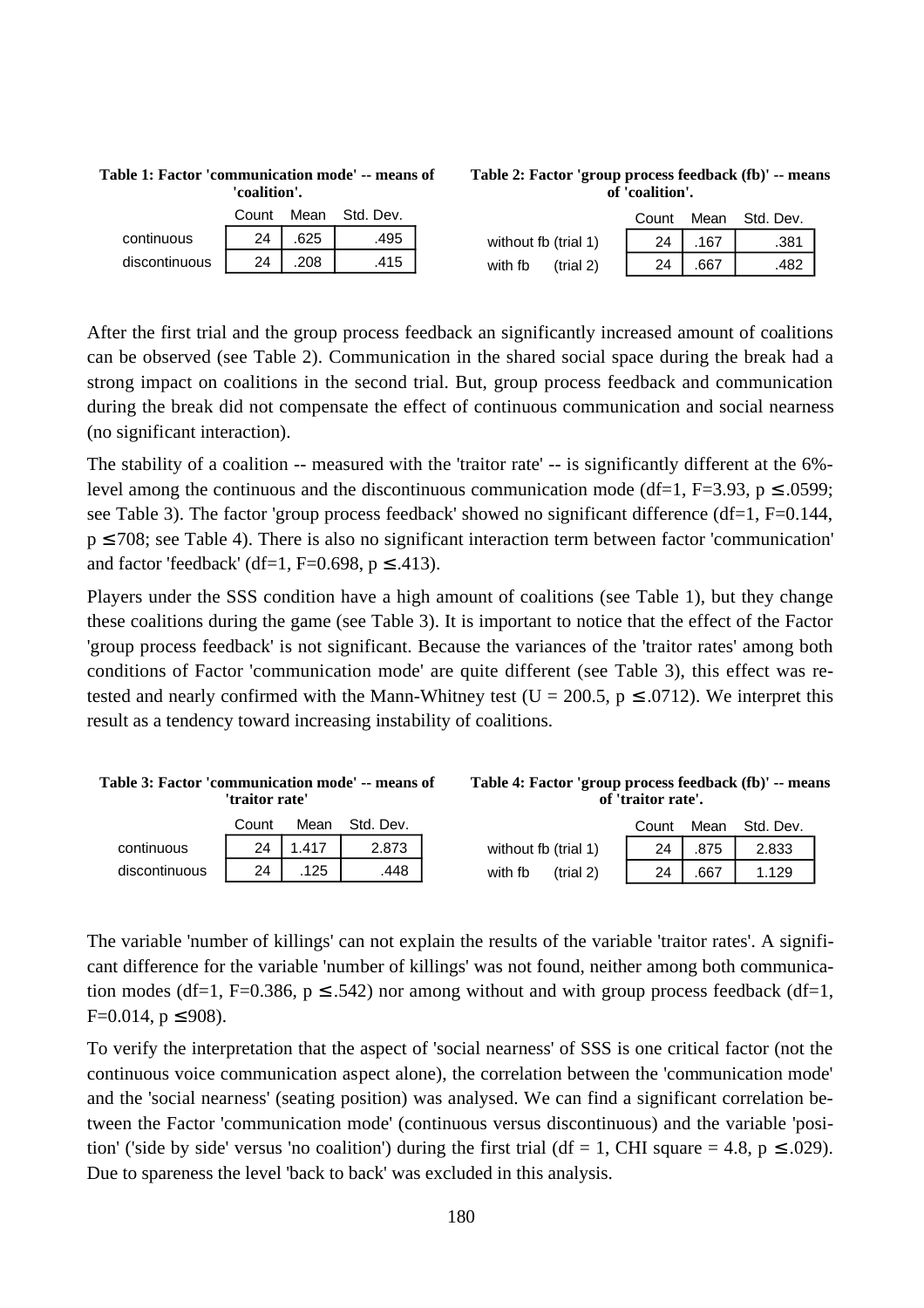A significant correlation was also found between the Factor 'communication mode' (continuous versus discontinuous) and the variable 'position' ('side by side' versus 'back to back' versus 'no coalition') during the second trial (df = 2, CHI square = 11.1,  $p \le 0.004$ ).

# **4. Conclusions**

Three questions were investigated in our experiment: (1) How does a shared social space influence the readiness to change from competitive to co-operative behavior? (2) How does a group process feedback influence the readiness to change from competitive to co-operative behavior? (3) Does the aspect of social nearness -- in the context of a communication rich mode -- make an independent contribution? With this investigation, the strong influence of continuous spoken communication - based on a shared social space -- on the extent and stability of co-operative behavior was shown. Not only the shared sound space, but also the shared social space and group process feedback (e.g., discussions during breaks provoked by the game results) increased the readiness to form a coalition. Due to the type of game the stability of each coalition cannot be stable over a long time. Social isolation during task solving leads to a low coalition rate and should be avoided in the context of CSCW and group-ware applications. If no spoken communication channel is established among users, then the wearing of a headphone is one technical factor for social isolation.

# **5. References**

- [1] BEAUDOUIN-LAFON, M. & GAVER, W. (1994) ENO: Synthesizing Structured Sound Space. in Proceedings of UIST'94. (pp. 49-57), New York: ACM.
- [2] BELLAMY, R., COOPER, E. & BOROVOY, R. (1994) Supporting collaborative learning through the use of electronic conversational props. in B. Blumenthal, J. Gornostaev & C. Unger (Eds.) Human Computer Interaction. (Lecture Notes in Computer Science, Vol. 876, pp. 181-191), Berlin: Springer.
- [3] DEUTSCH, M. (1949) A theory of co-operation and competition. Human Relations 2: 129-152.
- [4] DEUTSCH, M. (1949) An experimental study of the effects of co-operation and competition upon group process. Human Relations 2: 199-231.
- [5] GAVER, W., SMITH, R. & O'SHEA, T. (1991) Effective sounds in complex systems: the ARKola simulation. in S. Robertson, G. Olson and J. Olson (Eds.) CHI'91 Conference Proceedings "Reaching through Technology". (pp. 85-90), Reading MA: Addison-Wesley.
- [6] HINDUS, D. AND SCHMANDT, C. (1992) Ubiquitous Audio: Capturing Spontaneous Collaboration. in Proceedings of the Conference on Computer-Supported Cooperative Work – CSCW'92. (pp. 210-217), New York: ACM.
- [7] LOSADA, M., SANCHEZ, P. & NOBLE, E. (1990) Collaborative technology and group process feedback: their impact on interactive sequences in meetings. in Proceedings of the Conference on Computer-Supported Cooperative Work. – CSCW'90. (pp. 53-64), New York: ACM.
- [8] OCHSMAN, R. & CHAPANIS, A. (1974) The effects of ten communication modes on the behavior of teams during co-operative problem solving. International Journal of Man Machine Studies 6:579-619.
- [9] PATTERSON, M. & EDINGER, J. (1987) A functional analysis of space in social interaction. in A. Siegman and S. Feldstein (Eds.) Nonverbal behavior and communication. (pp. 523-562), Hillsdale: Erlbaum.
- [10] MOUNTFORD, S. & GAVER, W. (1990) Talking and Listening to Computers. in B. Laurel and S. Mountford (Eds.) The Art of Human-Computer Interface Design. (pp. 319-334), Reading, MA: Addison-Wesley.
- [11] RAUTERBERG, M. & STYGER, E. (1994) Positive effects of sound feedback during the operation of a plant simulator. in B. Blumenthal, J. Gornostaev & C. Unger (Eds.) Human Computer Interaction. (Lecture Notes in Computer Science, Vol. 876, pp. 35-44), Berlin: Springer.